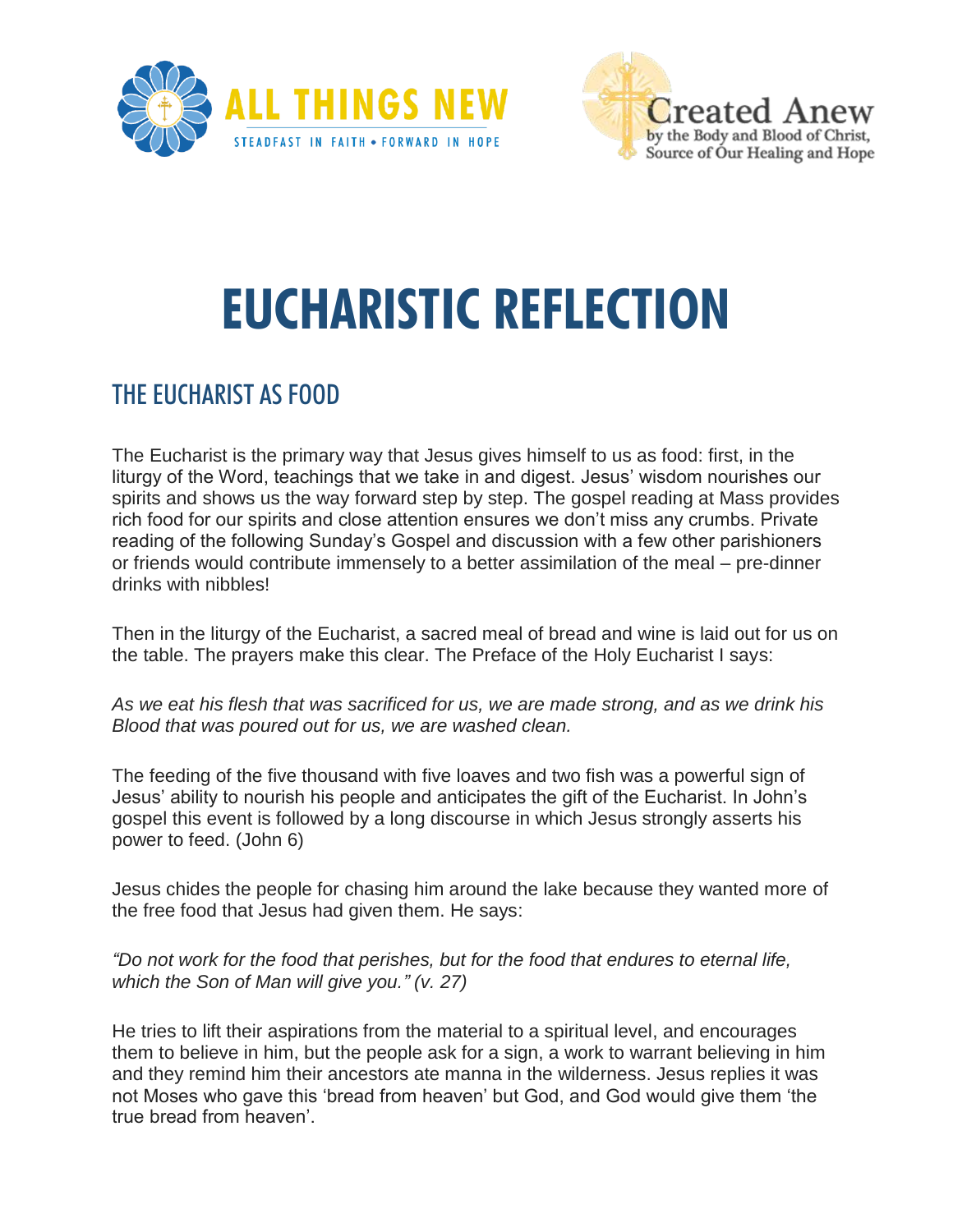



He then tells them:

*"I am the bread of life. Whoever comes to me will never be hungry, and whoever believes in me will never be thirsty." (v.35)*

What an audacious and momentous statement!

No longer will Moses, the manna, Wisdom or Torah [Jewish law] provide sufficient nourishment. Jesus, the bread of life, will satisfy the deepest needs of humankind, all hunger and all thirst. (Francis J. Moloney SDB, *The Gospel of John*, Sacra Pagina series, The Liturgical Press, Collegeville USA, 1998, p.214)

By saying '*whoever* comes to me' Jesus is again breaking down Jewish exclusivity; Jesus is food for the world. Jesus points out that those who ate the manna, even Moses himself, are now dead, but those who eat the bread that Jesus gives will have eternal life.

We need to be careful not to understand everything in this discourse as relating to the Eucharistic bread. Throughout the discourse there is a broader dimension: Jesus' whole life and teaching are spiritual food. In verse 51 Jesus says:

*"The bread that I shall give is my flesh for the life of the world."*

## **MOLONEY COMMENTS**

Behind the Eucharistic language the interpretation given here is Jesus' self-gift for the life of the world. (p.220)

Jesus was giving this discourse while teaching at the synagogue in Capernaum (verse 59) during Passover time (verse 4). It will be at another Passover meal that Jesus will fulfil his promise of giving people his body to eat and his blood to drink when he institutes the Eucharist.

When reading this chapter, and indeed, any part of the Bible, we have to understand the translation of words from Hebrew, Greek and other ancient languages is quite hazardous. We can be easily misled when we presume the literal meaning of the words. Just a few examples: 'body' in English means the physical body, whereas in Scripture it often means the whole person. 'Blood' often refers to life as there is no life without